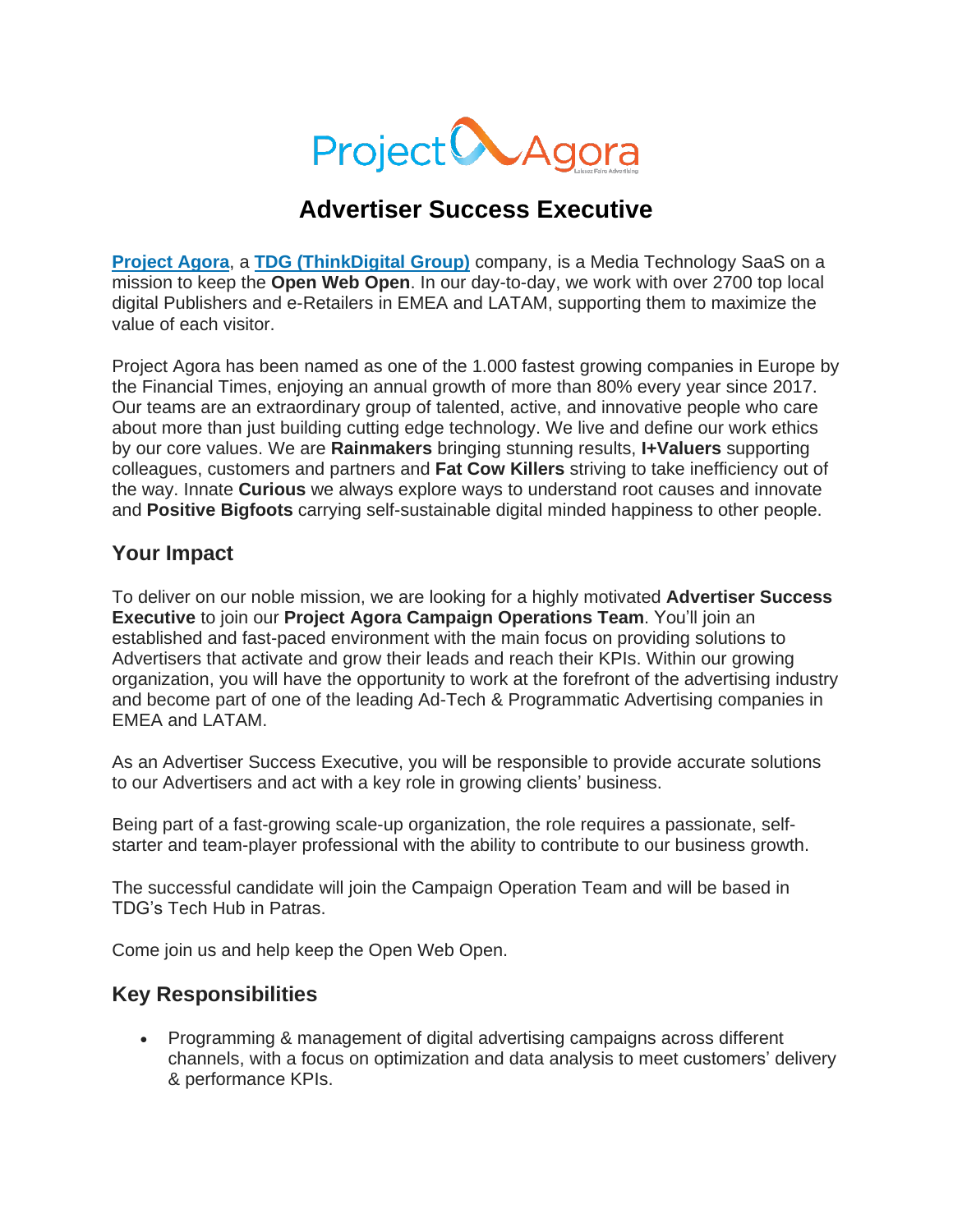- Liaising with clients for providing continuous training, support and consulting on our digital advertising products and services to maintain ongoing relationships.
- Manage individual deliverables and meet our team's KPIs.
- Work with internal and external teams in order to provide solutions.
- Analyze the campaigns' performance and conversions.
- Propose and execute A/B split testing scenarios as well as analyze the results.

#### **We're looking for someone who**

- Holds a Bachelor's Degree in Computer Science, Information Systems, Business Administration or another related field. Master would be considered a plus.
- Has 2-3 years working experience in eCommerce, digital advertising industry.
- Is fully developed Customer Service Skills.
- Provides a strong business acumen to understand the business challenges that our solutions address.
- Is able and experienced in using web applications for a professional purpose. Familiarity with web technologies and languages including HTML, CSS, JavaScript would be considered a plus.
- Can prioritize and deliver within strict deadlines.
- Has excellent communication skills in Greek and English, both written and verbal.
- Prioritizes features & solutions according to value & effort, in collaboration with Product and Business departments.
- Can be a voracious learner, having the desire and ability to become a deep expert in hundreds of use cases across multiple products.

## **Who you will be working with**

- A team with a great working culture that embraces autonomy and initiative-taking, supporting local media owners against international goliaths.
- A highly skilled engineer and business team organized in a specific structure, interacting with numerous UIs and tools.
- Sales and Product teams, in order to provide feedback on our campaigns & products.

## **Personal Objectives**

- Gain deep knowledge of our products covering hundreds of use cases and offer excellent customer services.
- Develop communication skills to efficiently provide our Advertisers with your feedback.
- Become an expert in learning new products and ad technologies.

## **Benefits and Perks**

**Project Agora** company is part of **TDG**, recognized as a **Great Place to [Work®](https://www.greatplacetowork.gr/certified-companies/thinkdigital-group/) for 2022**. We are on a mission to boldly lead our people to where no one has gone before. Our people enjoy benefits that make them able to develop their careers and professional skills.